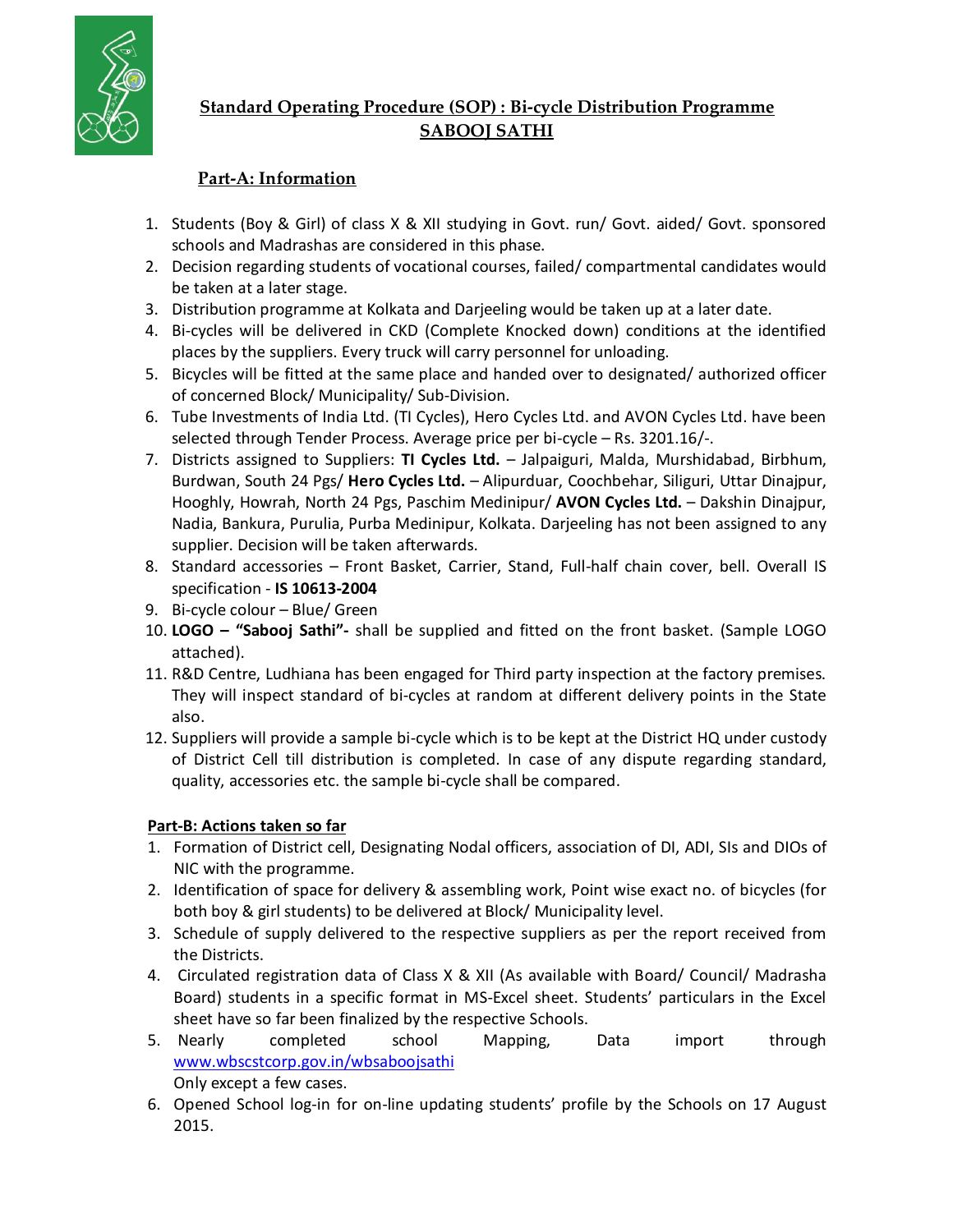

- 7. Suppliers have shared coordinates of their District level Managers/ Coordinators and consignment schedule with a few Districts which were taken up first for supply – Bankura, Purulia, Nadia, Hooghly, Uttar Dinajpur & Malda. They will share such information to all Districts.
- 8. As of now, 29 Trucks dispatched to Bankura, 12 to Nadia and 10 to Purulia, totaling 51 trucks by AVON Cycles. HERO Cycles dispatched 21 Trucks to Uttar Dinajpur, 1 Truck to Hooghly. TI Cycles dispatched 6 Trucks to Malda. Altogether 80 truck has either reached or on the way to the destination.

## **PART-C : Further Steps (Discussed in last VC dated 14/8/2015)**

- 1. All the Districts have primarily assessed exact requirement with breakup of Boys' & Girls' bicycle, Delivery point wise and for the District as a whole. The assessment is on the basis of report collected from the Schools and compiled at Block and thereafter at District level. This is more or less a true picture. However, exact requirement can be firmed up only after completion of on line updating/ editing students' profile through www.wbscstcorp.gov.in/wbsaboojsathi. The time line as agreed was 19<sup>th</sup> August 2015. The **time line is being revised for ease of access and convenience of the users. Revised time line is being intimated in separate mail.** Students' profile updating may either be completed by the respective schools or be taken up through the resources of Block Development Officers/ Sub-Divisional Officers as may be decided by the Districts. Operational manual for school log-in has already been circulated.
- 2. The next level Log-in for validation of students' record/ profile as finalized will be provided on and from **21st August 2015**. Validation may be done by SIs of respective circles (for rural areas), ADIs (for Municipal areas/ Sub-Division). However resources of BDOs, SDOs, DIs should be utilized if required. Operational manual will be circulated.
- **3.** After validation process, exact requirement would be firmed up for schools, Block/ Municipalities and as a whole for the Districts. A separate module shall be put in place for School Tagging by the respective BDOs (for rural areas) and SDOs (for urban areas). This is required for finalization of requirement for each of the Delivery points already identified. The module will have the facility for creating Delivery points and Tagging of schools with each of such Delivery points. Operational manual will be circulated. **The facility will be available from 22/8/2015**. **School Tagging should be taken up after completion of validation process only.**
- 4. Another module for tracking consignments is being created. Suppliers through their log-in will upload consignment details. The same will be available for viewing by the Blocks/ Sub-Divisions/ Districts through their log-in. **The facility will be available from 24th August 2015**. Till such time consignment details will continue to be sent through mail.
- 5. Schedule of delivery with revised requirements for each of the delivery points/ Districts would be **circulated tentatively after 25th August 2015**. Excess delivery/ shortfall within the District will be adjusted accordingly after the process-3 above.
- 6. Distribution should take place generally at school level/ centrally as may be felt convenient by respective Districts. **However, distribution at school level is recommended since a**